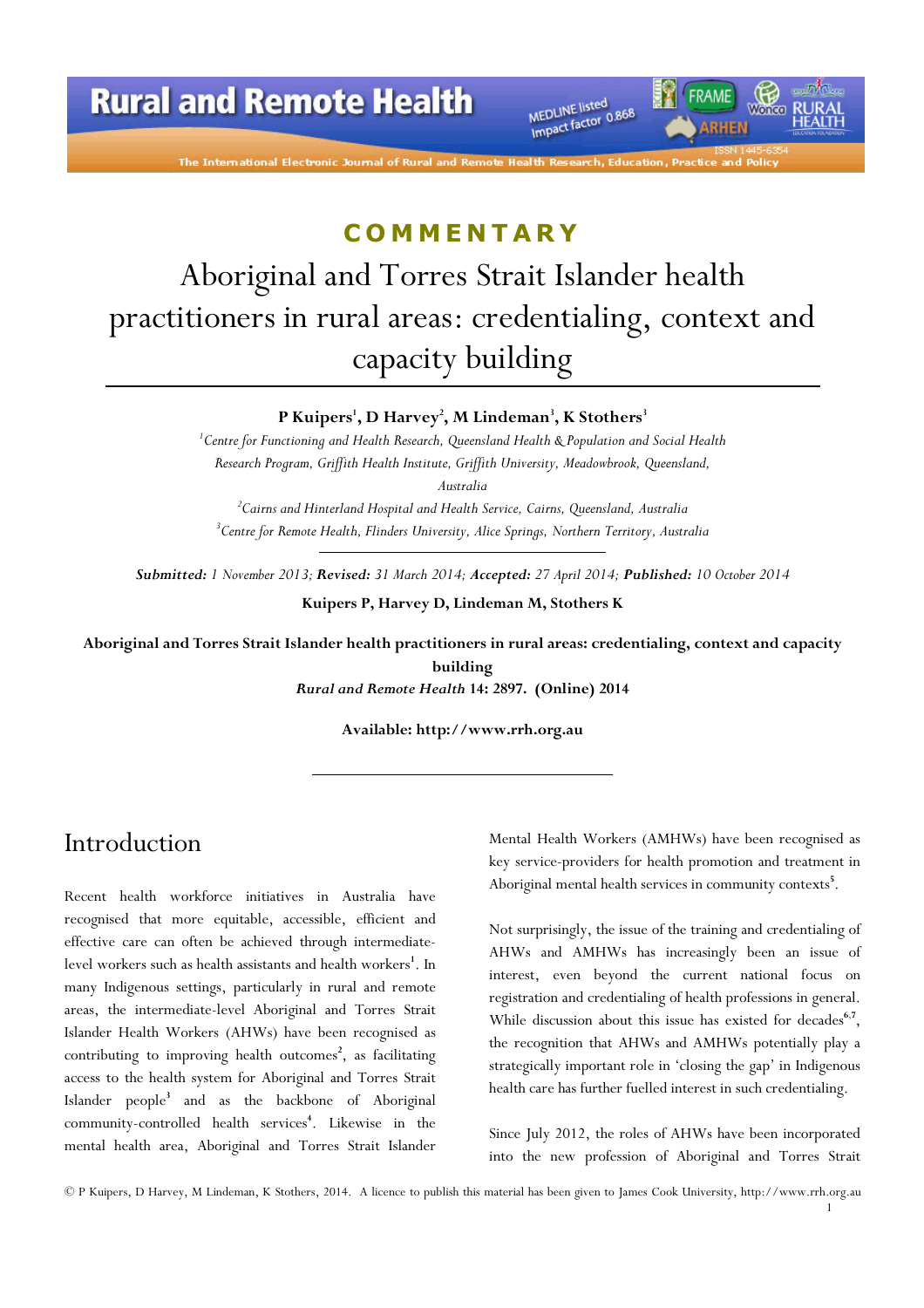The International Electronic Journal of Rural and Remote Health Research, Education Practice and Policy

Islander Health Practitioner (ATSIHP), which has been registered under the Health Practitioner Regulation National Law Act 2009. Replacing the varied requirements across states and territories, the Aboriginal and Torres Strait Islander Health Practice Board of Australia has now set the professional standards that practitioners must meet to be registered, and a new National Aboriginal and Torres Strait Islander Health Worker Association has been incorporated. These shifts have substantial implications for credentialing, training and capacity building, as well as considerable consequences for responsiveness to local contexts.

While there has been important discussion regarding the skills and training required for the  $AHW^3$  and  $AMHW^8$  workforce, the issue remains largely unresolved<sup>1,9</sup>. In the case of the new role of ATSIHPs, the Board has specified completion of a particular Vocational Education Training (VET) Certificate IV qualification as the eligibility requirement for registration. Currently the process of skills assessment, credentialing, recognition and up-skilling prior to registration is being formally investigated and determined. A key consideration in this process will be the precedent of established training for ATSIHPs in some settings, which is competency-based and delivered within the VET sector through a series of complementary Primary Health Care certificates<sup>10</sup>. Such competency-based learning is often associated with the performance of delegated tasks within a rule-based structure. The recently identified need for a national skills assessment initiative (currently under way, commissioned by Health Workforce Australia) suggests that for ATSIHPs, the emphasis on credentialing, the content and the method of training for such workers, particularly those working in remote communities, is a matter of considerable interest. More importantly, the response to this issue has bearing on the quality and nature of services, and on the wellbeing of people in Indigenous communities, particularly remote communities.

In this brief commentary we suggest that this emphasis on credentialing might be informed by drawing attention to the following: (a) that the model of service delivery for Indigenous and particularly remote Indigenous communities

is the comprehensive primary health care (CPHC) model, (b) that the context of service delivery in Indigenous and particularly remote Indigenous communities is complex, and (c) that this model and context are well suited to a critical thinking and reflective practice approach to workforce development.

#### Comprehensive primary health care

It is now well established that the model of choice for Indigenous and particularly remote Indigenous communities, is CPH $C^{11}$ . This approach aims to improve health outcomes through providing better access to services, and by addressing underlying social determinants of health<sup>12</sup>. In rural communities, CPHC has been found to result in instances of improved processes of care, increased community participation, increased utilisation, and lead to new population health programs<sup>13</sup>. Further, the CPHC approach has been identified as best practice for remote Indigenous communities<sup>13</sup>. Typically, CPHC services include primary clinical care, preventive and health-promotion activities, as well as community-focused education, capacity building and development.

The array of skills required for such a broad model of service delivery requires careful consideration and has substantial implications for workforce training and governance. To fulfil the array of functions required to work under such a model in rural Indigenous communities, ATSIHPs will not only require clinical and technical competencies, but will also have to be able to work autonomously, and have considerable problemsolving skills.

# Complexity and Indigenous health

The complex nature of Indigenous health is widely acknowledged, with the recognition that this complexity has numerous consequences and contributing factors<sup>14</sup>. Due to an array of factors including racism, neglect, and social, historical, systemic, medical, financial and other issues, the welfare of Indigenous communities and particularly the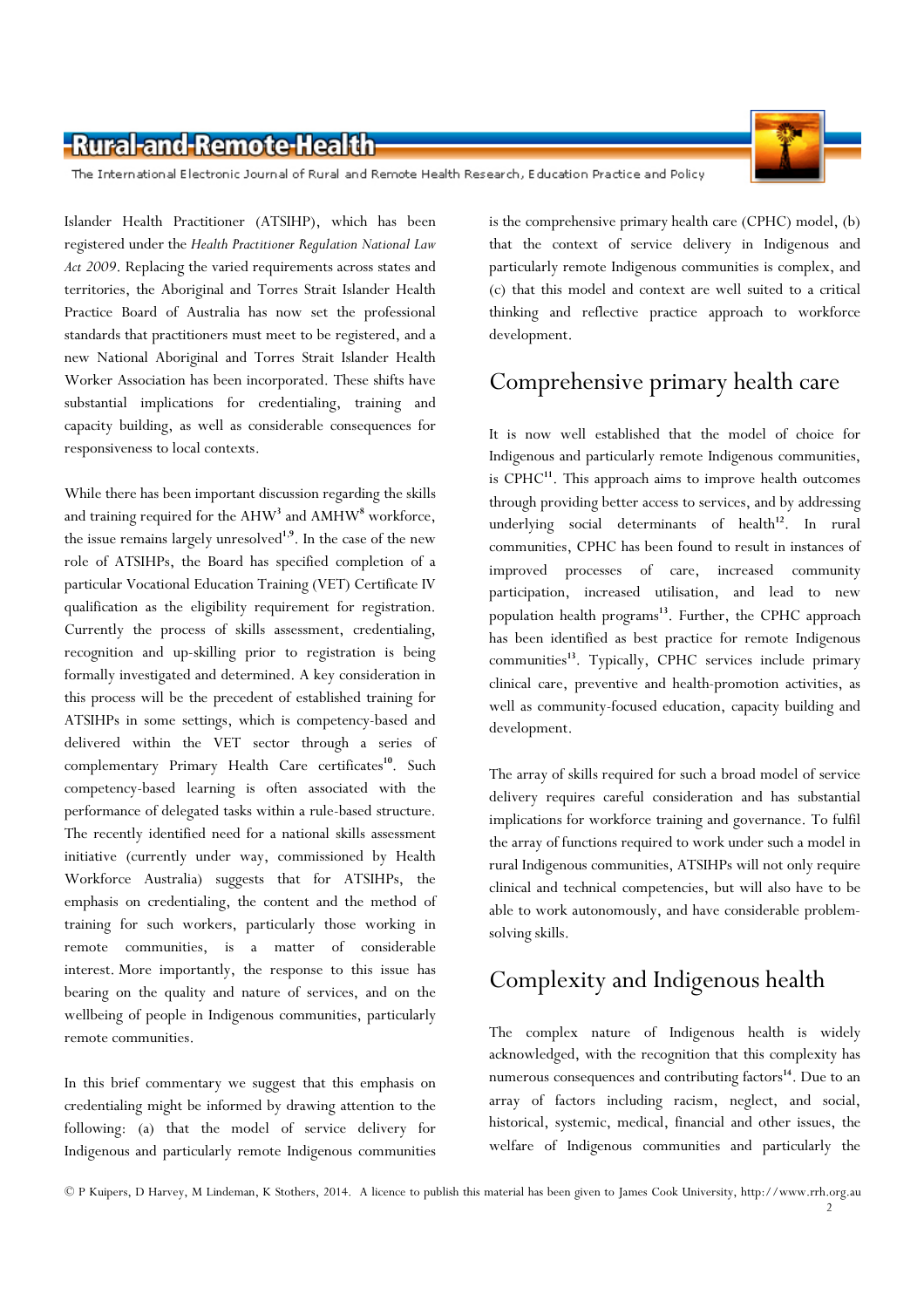

The International Electronic Journal of Rural and Remote Health Research, Education Practice and Policy

manifestations of sickness, injury and health in these communities are highly complex. Complexity is evident in terms of the multiple interconnections between chronic disease and Indigenous healthcare issues<sup>15</sup>. However, it is even more clearly exemplified in the social, economic, cultural, behavioural, attitudinal and other issues that impact on Indigenous health service delivery<sup>16</sup>.

In light of this complexity, a key challenge is determining an appropriate workforce response. Fortunately, the study of complexity is now well established in health care<sup>17,18</sup>, and numerous extrapolations can be made, based on experience in dealing with complexity in other settings. Most importantly, it is clear that complex health issues involve many layers (from the medical to the financial and social), and that responses to such complex issues require the capacity to apply multiple strategies, use different forms of response, and usually require the capacity to work in many contexts and with many stakeholders<sup>19,20</sup>.

# Workforce training implications of a comprehensive model and complex context

The question of how to build the capacity of the ATSIHP workforce in keeping with the CPHC model<sup>21</sup> and in light of the complexity of health issues $^{22}$  is clearly very important. First, as has been noted $11$ , one of the key challenges facing workers within the CPHC model is how to assist community members to become agents of change. Likewise, contemporary understandings of ways to respond to complex issues<sup>19,20,23-26</sup> indicate that skills must be drawn from multiple and diverse sources, and that the capacity for collaboration with many stakeholders across sectors and disciplines is vital. As a case in point, the growing emphasis on chronic disease (particularly in Aboriginal populations) and the shift towards chronic disease self-management in health services underlines the necessity for PHC practitioners to reflect similar skills<sup>27</sup>. In these settings, workers' capabilities must emphasise collaborative approaches to care, the identification of

consumer's strengths and capacities, and psychosocial competence.

It has been suggested that empowerment through life skills development<sup>11</sup> must be part of the training for ATSIHPs, as well as part of the training they provide through their CPHC service delivery. Promoting community engagement in health issues and building linkages to achieve community health outcomes is a fundamental challenge of this approach<sup>21</sup>, for which workers must be equipped. If health services are to address complex issues in the community, broad 'capacity building' rather than narrow skills training of workers is vital $^{28}$ . It would appear that such capacity building should be empowerment based<sup>29</sup> and community focused<sup>30</sup>, emphasising community development skills<sup>29</sup>. Importantly it has been recommended that building workforce capacity, both for  $CPHC^{28}$ , and in the context of complexity<sup>17-19</sup>, should emphasise that reflection, critical thinking and reflective practice are crucial elements.

Theoretical and practical links between the concepts of cultural safety, CPHC and interprofessional collaborative practice have the potential to enhance positive health outcomes as well as provide a strategic framework for training<sup>31</sup>. Cultural safety requires service providers to engage in dialogue with their clients, reflect on power relationships and systems that may continue to colonise and disempower already marginalised people, and to use reflective processes to minimise the risks associated with dominance and powerlessness<sup>32,33</sup>. The positioning of ATSIHPs as key professionals in the system of care necessitates that they have a high level of skill in cultural communication, and for all types of knowledge to be acknowledged and valued<sup>31</sup>. They are also likely to be dealing with non-Indigenous practitioners who are new to the concept of cultural safety or at least at different stages in their journey towards culturally safe practice. Indigenous health workers need to be skilled at the 'both ways' approach to communication and education. This exchange of learning approach involves them in the education of their clients, and also in the education of non-Aboriginal health professionals,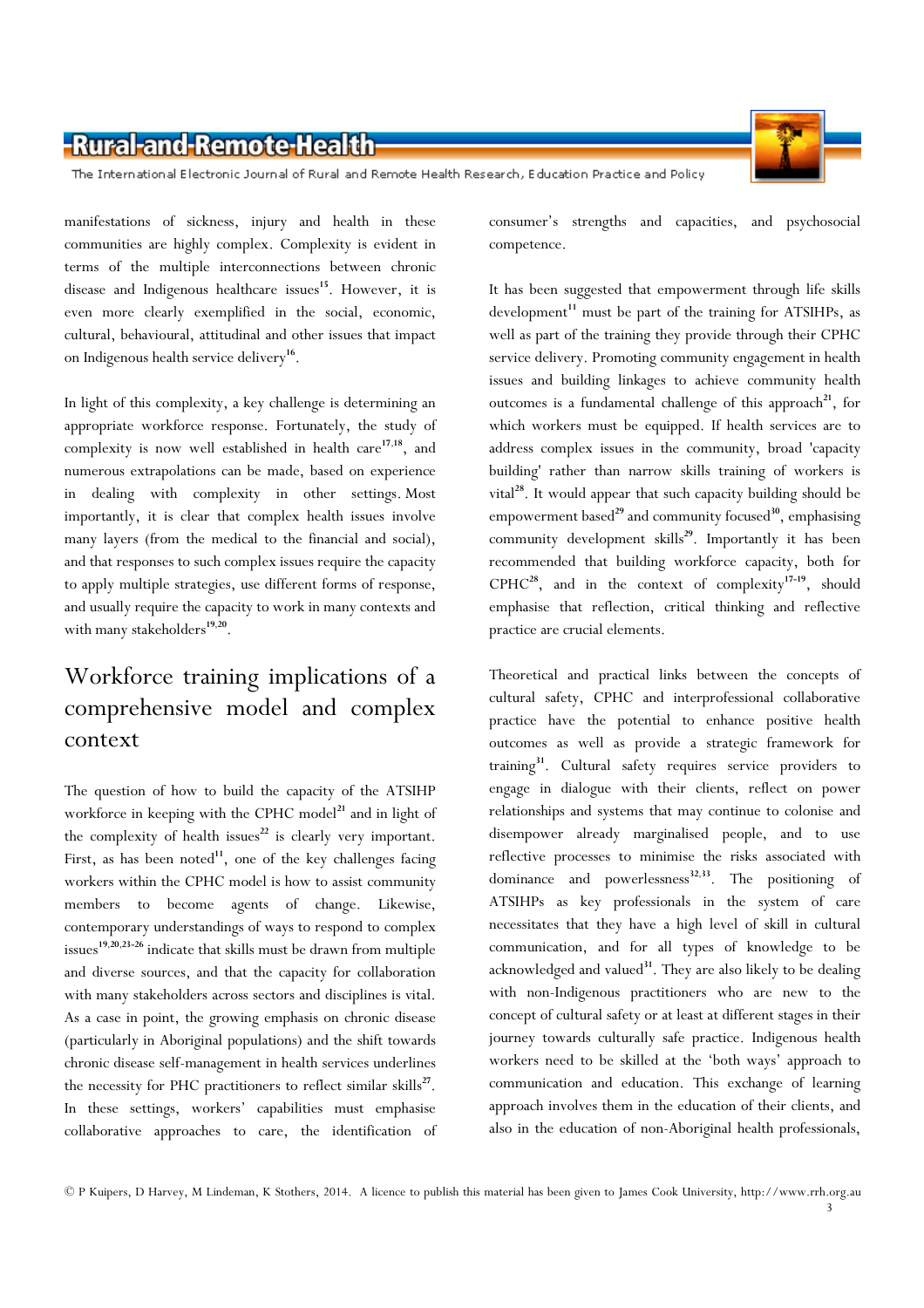The International Electronic Journal of Rural and Remote Health Research, Education Practice and Policy

who make up most of the contemporary system of health care.

Training in 'reflective practice' has been advocated as a means of fostering an appropriate degree of autonomy and problem solving, as well as thinking across boundaries, and understanding patients $34,35$ . Reflective practice includes the ability to conceptually analyse and interpret, consider multiple perspectives, ask good questions, challenge assumptions, make inferences and identify implications<sup>36</sup>. It is important to multidisciplinary healthcare because it transcends and complements discipline-specific content<sup>37</sup>. The importance of reflective practice/critical thinking has been noted for rural health settings<sup>38,39</sup>, and it may assist workers to integrate clinical aspects of their learning into the day-to-day workplace.

Reflection helps workers to develop a broad understanding, which can be applied to other settings and problems, and to explore new possibilities when dealing with other complex situations<sup>40</sup>. An emphasis on reflective practice is not only consistent with cultural safety and approaches to decolonisation<sup>31</sup>, but it may also assist ATSIHPs to better understand their own experience and that of the people they work with. Critical reflection would help workers develop skills to define a problem in a situation and think about the decisions to be made, the goals, and the steps to take $^{41}$ . In this way, the capacities for dealing with healthcare complexity are quite consistent with those required for working in CPHC. Training strategies developed to build on their experience may equip Indigenous health workers at all levels to develop practical and creative ways of working in complex and changeable environments.

Complexity theory suggests that building the capabilities of ATSIHPs may assist them in dealing with the complex reality of negotiating community-based support for people living with complex care needs, with psychosocial issues, with socioeconomic challenges and related complex disadvantages. To address complex healthcare issues there is substantial need for skills in networking, liaison, mediation and advocacy, which again is highly consistent with the skills required for CPHC. As a result we suggest that a major part of the

challenge for training and credentialing ATSIHPs might be an emphasis on fostering reflection and critical thinking. Such an approach is in keeping with an integrated or holistic model of competence, which takes a practitioner's 'judgements-incontext' and their critical reflections on those as essential elements for learning and developing professional competence<sup>42</sup>.

In this commentary we have attempted to draw attention to features of the practice of ATSIHPs in order to inform new approaches to preparing and credentialing these workers. In particular, we have highlighted the model of comprehensive primary health care, the complex context of service delivery in Indigenous and remote Indigenous communities, and the critical thinking and reflective practice approaches required. Holistic models of capacity, beyond narrow rule-based approaches, allow for the incorporation of these key features into contemporary workforce development initiatives. They also provide a foundation on which ATSIHPs might enhance their skills if they choose to transition from 'assistant' to 'professional' roles. A potential first step towards establishing more holistic models of competence might be to conduct an audit or appraisal of current and future training and workforce development initiatives, to document their alignment with these features.

### References

1. Munn Z, Tufanaru C, Aromataris E, Pearson A. Clinical education and training for health assistants: a systematic review to support an external evaluation of clinical education and training for allied health assistants. Brisbane, Qld: Clinical Education and Training Queensland (ClinEdQ), Queensland Health, 2011.

2. Panaretto KS, Dallachy D, Manessis V, Larkins S, Tabrizi S, Upcroft J, et al. Cervical smear participation and prevalence of sexually transmitted infections in women attending a communitycontrolled Indigenous health service in north Queensland. Australian and New Zealand Journal of Public Health 2006; 30(2): 171-176.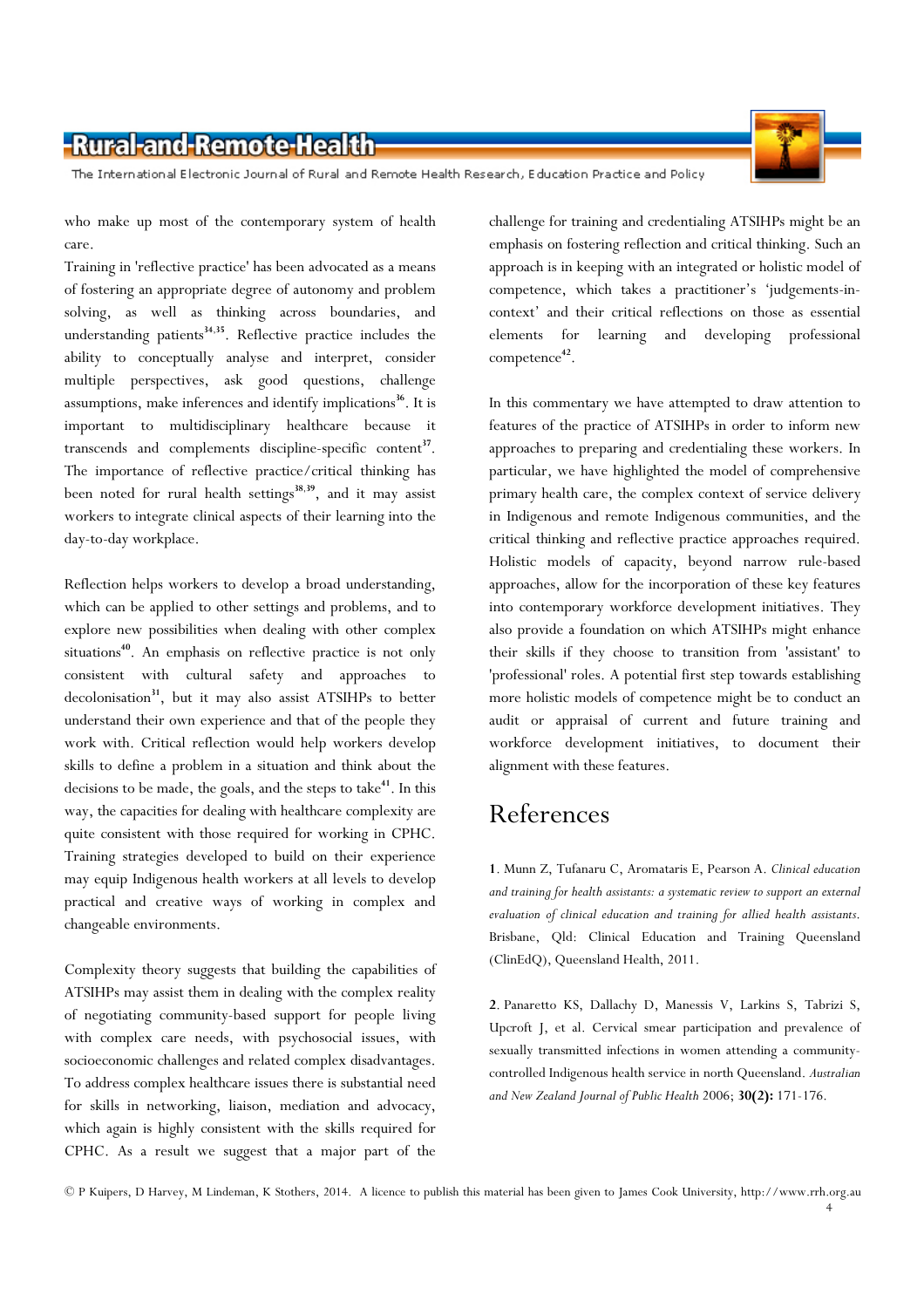The International Electronic Journal of Rural and Remote Health Research, Education Practice and Policy

3. Dwyer J, Silburn K, Wilson G. Aboriginal and Torres Strait Islander primary health care review: consultant report no 1. Canberra, ACT: Commonwealth of Australia, 2004.

4. Briggs L. An overview of current workforce issues. Aboriginal and Islander Health Worker Journal. 2004; 28(3): 21.

5. Holland C, Dudgeon P, Milroy H. The mental health and social and emotional wellbeing of Aboriginal and Torres Strait Islander peoples, families and communities. (Online). 2013. Available: http://www. mentalhealthcommission.gov.au/media/57850/ATSI%20SUPPLE MENTARY%20PAPER.pdf (Accessed 31 March 2014).

6. Collins E. Aboriginal provision of health services before and after colonisation and Aboriginal participation in and control of health programs. Aboriginal and Islander Health Worker Journal 1995; 19(5): 26.

7. Tregenza J, Abbott K. NT Aboriginal health work leading the way. Aboriginal and Islander Health Worker Journal 2001; 25(3): 8.

8. Nagel TC. Aboriginal mental health workers and the improving Indigenous mental health service delivery model in the 'Top End'. Australasian Psychiatry 2006; 14(3): 291-294.

9. Harris A, Robinson G. The Aboriginal Mental Health Worker Program: the challenge of supporting Aboriginal involvement in mental health care in the remote community context. Advances in Mental Health 2007; 6(1): 15-25.

10. Felton-Busch C, Solomon S, McBain K, De La Rue S. Barriers to advanced education for indigenous Australian health workers: an exploratory study. Education for Health 2009; 22(2): 1-7.

11. Tsey K, Travers H, Gibson T, Whiteside M, Cadet-James Y, Haswell-Elkins M, et al. The role of empowerment through life skills development in building comprehensive primary health care systems in Indigenous Australia. Australian Journal of Primary Health 2005; 11(2): 16-21.

12. Hurley C, Baum F, Johns J, Labonte R. Comprehensive primary health care in Australia: findings from a narrative review of the literature. Australasian Medical Journal 2010; 1(2): 147-152.

13. Wakerman J, Humphreys JS, Wells R, Kuipers P, Entwistle P, Jones J. Primary health care delivery models in rural and remote Australia: a systematic review. BMC Health Services Research 2008; 8: 276.

14. Stephens C, Porter J, Nettleton C, Willis R. Disappearing, displaced, and undervalued: a call to action for Indigenous health worldwide. The Lancet 2006; 367(9527): 2019-2028.

15. Harvey PW, Petkov J, Kowanko I, Helps Y, Battersby M. Chronic condition management and self-management in Aboriginal communities in South Australia: outcomes of a longitudinal study. Australian Health Review 2013; 37(2): 246-250.

16. MacRae A, Thomson N, Anomie, Burns J, Catto M, Gray C, et al. Overview of Australian Indigenous health status, 2012. (Online) 2013. Available: http://www.healthinfonet.ecu.edu.au/healthfacts/overviews (Accessed 31 March 2014).

17. Fraser SW, Greenhalgh T. Coping with complexity: educating for capability. British Medical Journal 2001; 323(7316): 799-803.

18. Plsek PE, Greenhalgh T. The challenge of complexity in health care. British Medical Journal 2001; 323(7313): 625-628.

19. Jones H. Taking responsibility for complexity: ODI briefing paper 68. London: Overseas Development Institute, 2011.

20. Medical Research Council. Developing and evaluating complex interventions: new guidance. London: MRC, 2008.

21. Wakerman J, Humphreys JS, Wells R, Kuipers P, Jones JA, Entwistle P, et al. Features of effective primary health care models in rural and remote Australia: a case-study analysis. Medical Journal of Australia 2009; 191(2): 88-91.

22. Kuipers P, Ehrlich C, Brownie S. Responding to health care complexity: suggestions for integrated and interprofessional workplace learning. Journal of Interprofessional Care 2014; 28(3): 246-248.